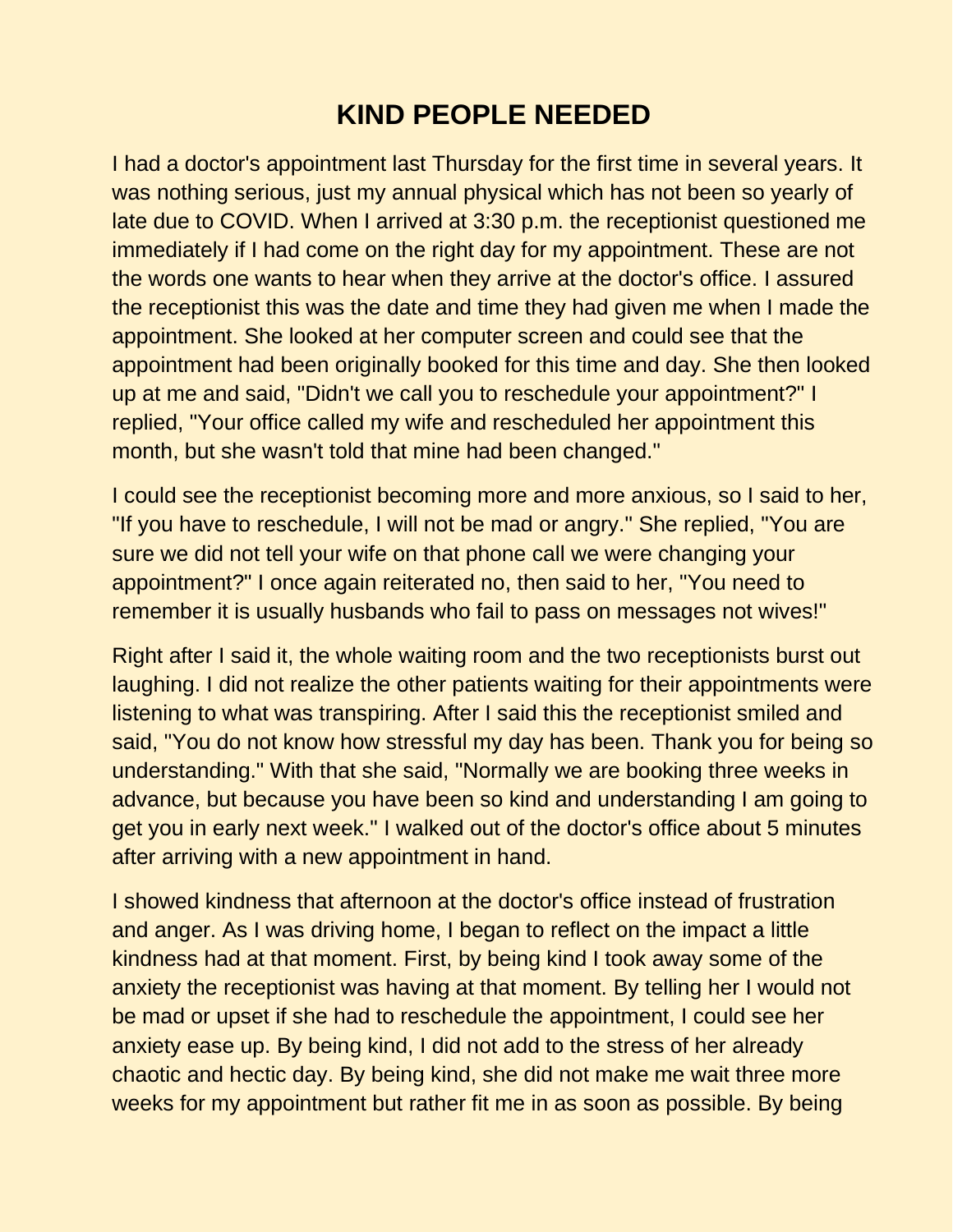kind and using humour it helped put a smile on the other patients' faces who might have been experiencing some anxiety of their own in regard to whatever health issue brought them there that day. Finally, by being kind I think I provided a positive witness to the others there about what a little kindness can do. The reason why I say this is as I was walking out, I noticed a lot of the patients looked up from their phones and gave me a nod, appreciating the kindness that was displayed.

I try to be kind when situations like this happen. Unfortunately, not everyone does. A couple of weeks ago we were at a restaurant we go to frequently and our waitress got our order wrong. When the food came out to our table we were presented with a western sandwich, despite ordering a western omelette. We were okay with the mistake, and the waitress said, "I am so glad it was your table I made this mistake with. You would not believe how angry customers get at me if I make a mistake with their order." Obviously, this waitress does not experience much kindness at her restaurant if a mistake happens.

The reason why I try to be consistent in these situations by showing kindness is because I realize people know who and whose I am. I never hide the fact that I am a Christian pastor. I do not boast or brag about this, but just live my life this way in my interaction with others. Because I am conscious of this awareness people have of me being a pastor, I am quick not to become angry in situations like what happened at the restaurant or doctor's office. Before any feelings of anger can arise in me, I just remind myself that as a Christian I am called to respond in kindness in these situations. I can't help but wonder if we all need to remind ourselves of this whenever we begin to sense anger rising within us. Jesus encouraged us to take this approach when He taught about loving our enemies. In Luke 6:35-36 Jesus said:

**Love your enemies! Do good to them. Lend to them without expecting to be repaid. Then your reward from heaven will be very great, and you will be truly acting as children of the Most High, for He is kind to those who are unthankful and wicked. You must be compassionate, just as Your Father is compassionate.**